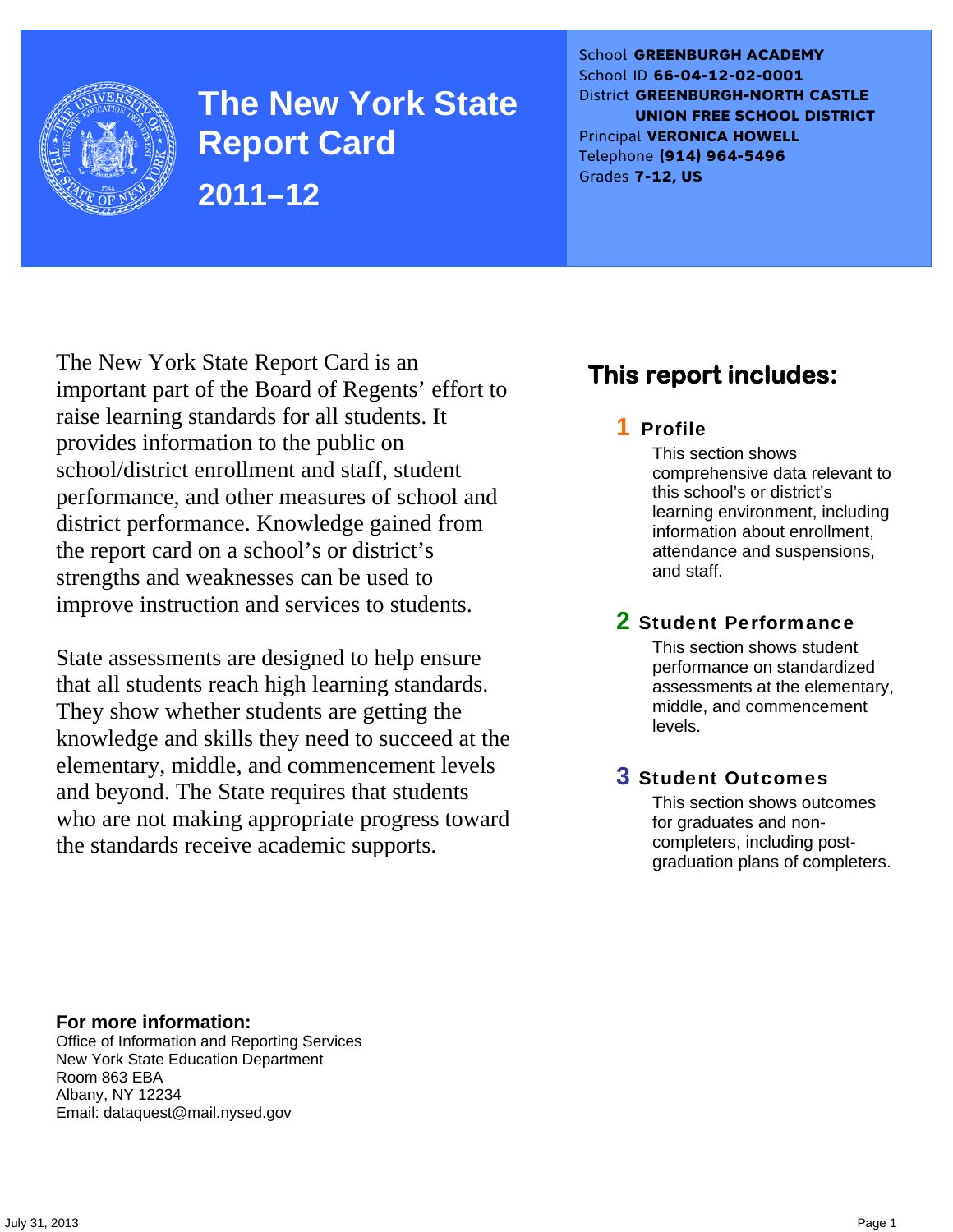**1 Profile** 

School ID 66-04-12-02-0001

## **Enrollment**

|                            | $2009 - 10$ | $2010 - 11$    | $2011 - 12$    |
|----------------------------|-------------|----------------|----------------|
| Pre-K                      | 0           | $\mathbf 0$    |                |
| Kindergarten               | $\Omega$    | $\Omega$       | 0              |
| Grade 1                    | $\Omega$    | $\Omega$       | 0              |
| Grade 2                    | 0           | 0              | 0              |
| Grade 3                    | $\Omega$    | $\mathbf 0$    | 0              |
| Grade 4                    | $\Omega$    | $\mathbf 0$    | $\overline{0}$ |
| Grade 5                    | $\Omega$    | $\overline{0}$ | $\overline{0}$ |
| Grade 6                    | $\Omega$    | $\Omega$       | 0              |
| <b>Ungraded Elementary</b> | $\Omega$    | $\Omega$       | 0              |
| Grade 7                    | 6           | 4              | $\mathbf{1}$   |
| Grade 8                    | 13          | 9              | 6              |
| Grade 9                    | 35          | 27             | 5              |
| Grade 10                   | 43          | 45             | 6              |
| Grade 11                   | 41          | 43             | $\overline{7}$ |
| Grade 12                   | 56          | 50             | 16             |
| <b>Ungraded Secondary</b>  | $\Omega$    | $\overline{3}$ | 118            |
| Total K-12                 | 194         | 181            | 159            |

## **Average Class Size**

|                       | $2009 - 10$ | $2010 - 11$ | $2011 - 12$ |  |
|-----------------------|-------------|-------------|-------------|--|
| <b>Common Branch</b>  |             |             |             |  |
| Grade 8               |             |             |             |  |
| English               | 12          |             | 4           |  |
| <b>Mathematics</b>    |             |             | 4           |  |
| Science               |             |             |             |  |
| <b>Social Studies</b> | 11          |             |             |  |
| Grade 10              |             |             |             |  |
| English               | 11          |             | 10          |  |
| <b>Mathematics</b>    |             |             |             |  |
| Science               |             |             | 8           |  |
| <b>Social Studies</b> | 11          | 8           | 10          |  |

School **GREENBURGH ACADEMY** District **GREENBURGH-NORTH CASTLE UNION FREE**<br>School ID 66-04-12-02-0001

### **Enrollment Information**

*Enrollment* counts are as of Basic Educational Data System (BEDS) day, which is typically the first Wednesday of October of the school year. Students who attend BOCES programs on a part-time basis are included in a school's and district's enrollment. Students who attend BOCES on a full-time basis or who are placed full time by the district in an out-of-district placement are not included in a school's or district's enrollment. The state public enrollment includes public school districts, charter schools, and NYSED-operated programs. Students classified by districts as "pre-first" are included in first grade counts. Kindergarten and Pre-K counts include halfand full-day students.

### **Average Class Size Information**

*Average Class Size* is the total registration in specified classes divided by the number of those classes with registration. Common Branch refers to self-contained classes in Grades 1–6.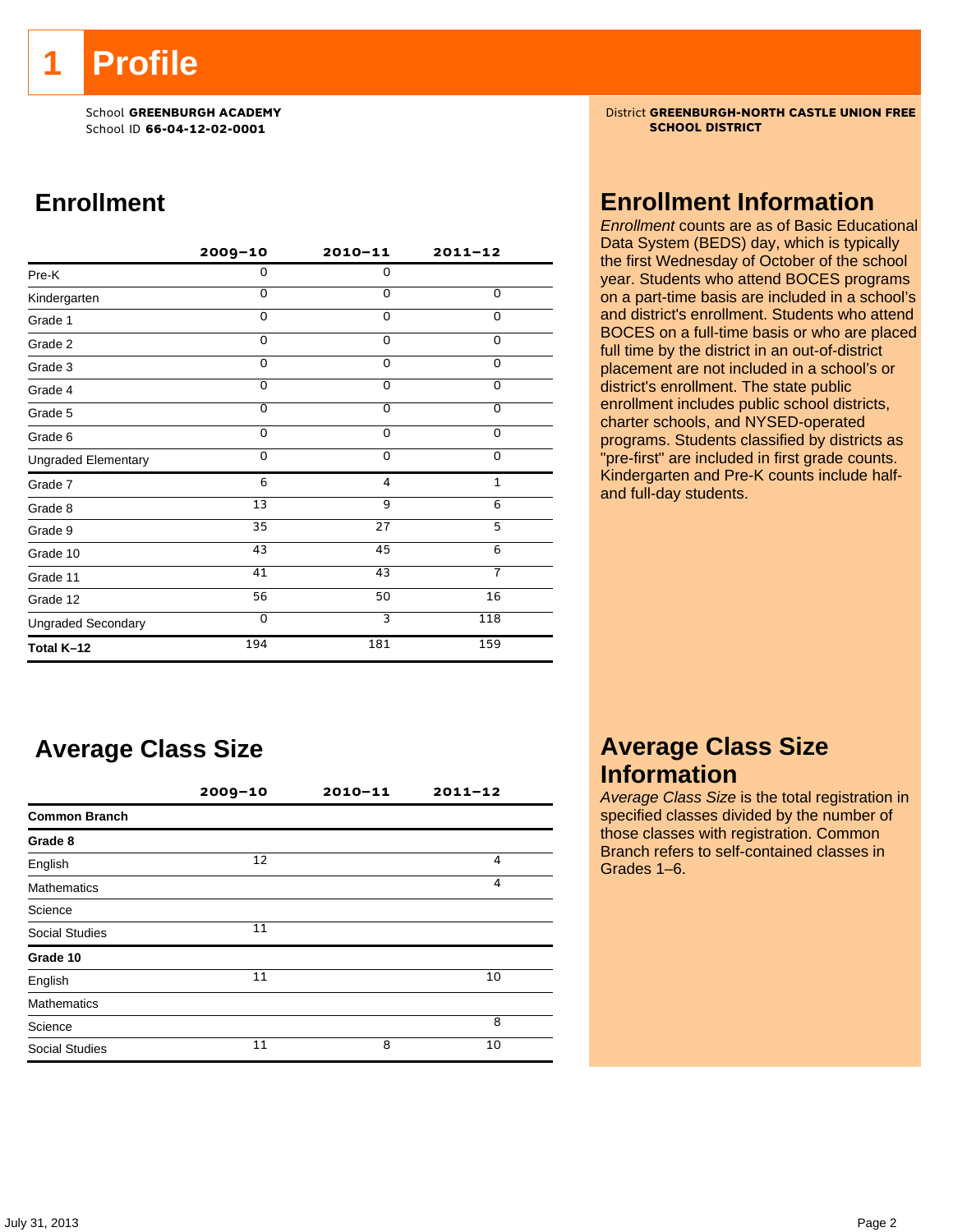# **Profile**

School ID 66-04-12-02-0001

## **Demographic Factors**

|                                                    | $2009 - 10$ |      | 2010-11  |     | $2011 - 12$    |     |
|----------------------------------------------------|-------------|------|----------|-----|----------------|-----|
|                                                    | #           | $\%$ | #        | %   | #              | %   |
| Eligible for Free Lunch                            | 180         | 93%  | 101      | 56% | 75             | 47% |
| Reduced Price Lunch                                | 0           | 0%   | $\Omega$ | 0%  | 8              | 5%  |
| Limited English Proficient                         | 0           | 0%   | 0        | 0%  | $\mathbf{1}$   | 1%  |
| <b>Racial/Ethnic Origin</b>                        |             |      |          |     |                |     |
| American Indian or Alaska Native                   | 0           | 0%   | 0        | 0%  | 5              | 3%  |
| <b>Black or African American</b>                   | 68          | 35%  | 74       | 41% | 62             | 39% |
| Hispanic or Latino                                 | 92          | 47%  | 34       | 19% | 74             | 47% |
| Asian or Native Hawaiian/Other<br>Pacific Islander | 3           | 2%   | 4        | 2%  | 2              | 1%  |
| White                                              | 23          | 12%  | 69       | 38% | 14             | 9%  |
| Multiracial                                        | 8           | 4%   | $\Omega$ | 0%  | $\mathfrak{p}$ | 1%  |

## **Attendance and Suspensions**

|                            |   | $2008 - 09$ |   | $2009 - 10$ |    | $2010 - 11$ |  |
|----------------------------|---|-------------|---|-------------|----|-------------|--|
|                            | # | %           | # | $\%$        | #  | %           |  |
| Annual Attendance Rate     |   | 98%         |   | 76%         |    | 0%          |  |
| <b>Student Suspensions</b> | 0 | 0%          | 0 | 0%          | 29 | 16%         |  |

School **GREENBURGH ACADEMY** District **GREENBURGH-NORTH CASTLE UNION FREE**<br>School ID 66-04-12-02-0001

## **Demographic Factors Information**

*Eligible for Free Lunch* and *Reduced-Price Lunch* percentages are determined by dividing the number of approved lunch applicants by the Basic Educational Data System (BEDS) enrollment in full-day Kindergarten through Grade 12.

## **Attendance and Suspensions Information**

*Annual Attendance Rate* is determined by dividing the school's (or district's) total actual attendance by the total possible attendance for a school year. A school's (or district's) actual attendance is the sum of the number of students in attendance on each day the school (or district's schools) was open during the school year. Possible attendance is the sum of the number of enrolled students who should have been in attendance on each day the school (or schools) was open during the school year. The state's *Annual Attendance Rate* is a weighted average of all districtlevel attendance rates.

*Student Suspension* rate is determined by dividing the number of students who were suspended from school (not including inschool suspensions) for one full day or longer anytime during the school year by the Basic Educational Data System (BEDS) day enrollments for that school year. A student is counted only once, regardless of whether the student was suspended one or more times during the school year.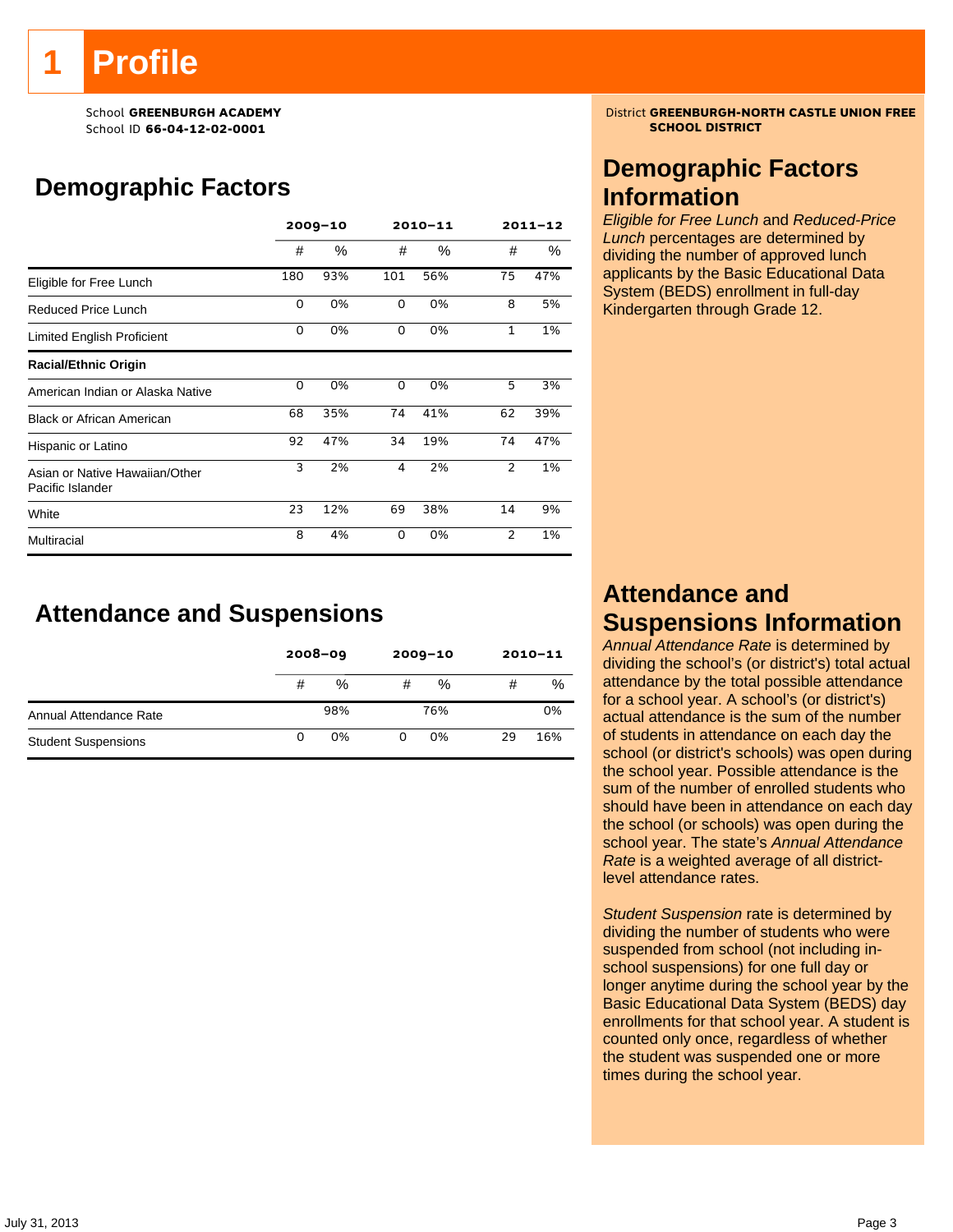School ID 66-04-12-02-0001

## **Teacher Qualifications**

|                                                                                               | $2009 - 10$ | $2010 - 11$ | $2011 - 12$ |
|-----------------------------------------------------------------------------------------------|-------------|-------------|-------------|
| <b>Total Number of Teachers</b>                                                               | 27          | 28          | 30          |
| Percent with No Valid Teaching<br>Certificate                                                 | 0%          | 4%          | 0%          |
| Percent Teaching Out of Certification                                                         | 19%         | 11%         | 0%          |
| Percent with Fewer than Three Years of<br>Experience                                          | 7%          | 7%          | 3%          |
| Percentage with Master's Degree Plus<br>30 Hours or Doctorate                                 | 26%         | 39%         | 57%         |
| <b>Total Number of Core Classes</b>                                                           | 130         | 170         | 148         |
| Percent Not Taught by Highly Qualified<br>Teachers in This School*                            | 15%         | 11%         | 0%          |
| Percent Not Taught by Highly Qualified<br>Teachers in This District**                         | 14%         | 12%         | 5%          |
| Percent Not Taught by Highly Qualified<br>Teachers in High-Poverty Schools<br>Statewide       | 6%          | 5%          | 4%          |
| Percent Not Taught by Highly Qualified<br><b>Teachers in Low-Poverty Schools</b><br>Statewide | 1%          | 0%          | 1%          |
| <b>Total Number of Classes</b>                                                                | 143         | 194         | 168         |
| Percent Taught by Teachers Without<br>Appropriate Certification                               | 15%         | 10%         | 1%          |

\*Not available at the district or statewide level.

\*\*Not available for charter schools or at the statewide level.

## **Teacher Turnover Rate**

|                                                                       | $2008 - 09$ | $2009 - 10$ | $2010 - 11$ |
|-----------------------------------------------------------------------|-------------|-------------|-------------|
| Turnover Rate of Teachers with<br>Fewer than Five Years of Experience | 0%          | 0%          | 0%          |
| Turnover Rate of All Teachers                                         | 8%          | 4%          | 4%          |

## **Staff Counts**

|                                       | $2009 - 10$ | $2010 - 11$ | $2011 - 12$ |
|---------------------------------------|-------------|-------------|-------------|
| <b>Total Other Professional Staff</b> | 8           | 11          | 54          |
| Total Paraprofessionals*              | N/A         | N/A         | N/A         |
| <b>Assistant Principals</b>           | Ω           |             |             |
| Principals                            |             |             |             |

\*Not available at the school level.

## School **GREENBURGH ACADEMY** District **GREENBURGH-NORTH CASTLE UNION FREE**<br>Princil ID 66-04-12-02-0001

### **Teacher Qualifications Information**

The *Percent Teaching Out of Certification* for public schools is the percent doing so on more than an incidental basis; that is, the percent teaching for more than five periods per week outside certification.

*Core Classes* are primarily K–6 common branch, English, mathematics, science, social studies, art, music, and foreign languages. To be *Highly Qualified*, a teacher must have at least a Bachelor's degree, be certified to teach in the subject area or otherwise in accordance with state standards, and show subject matter competency.

In public schools, a teacher who taught one class outside of the certification area(s) is counted as *Highly Qualified* provided that 1) the teacher had been determined by the school or district through the HOUSSE process or other state-accepted methods to have demonstrated acceptable subject knowledge and teaching skills and 2) the class in question was not the sole assignment reported. Credit for incidental teaching does not extend beyond a single assignment. Independent of *Highly Qualified Teacher* status, any assignment for which a teacher did not hold a valid certificate still registers as teaching out of certification.

In charter schools, a teacher is counted as *Highly Qualified* if the teacher has at least a Bachelor's degree, is certified to teach, and shows subject matter competency. Enabling legislation considers charter school teachers to be certified if they hold any valid teaching certificate. Enabling legislation also permits up to 30 percent (with a maximum of five) of charter school teachers to be without certification and to be considered *Highly Qualified* if they meet all remaining criteria.

*High-poverty* and *low-poverty* schools are those schools in the upper and lower quartiles, respectively, for percentage of students eligible for a free or reduced-price lunch.

### **Teacher Turnover Rate Information**

*Teacher Turnover Rate* for a specified school year is the number of teachers in that school year who were not teaching in the following school year divided by the number of teachers in the specified school year, expressed as a percentage.

### **Staff Counts Information**

*Other Professionals* includes administrators, guidance counselors, school nurses, psychologists, and other professionals who devote more than half of their time to nonteaching duties.